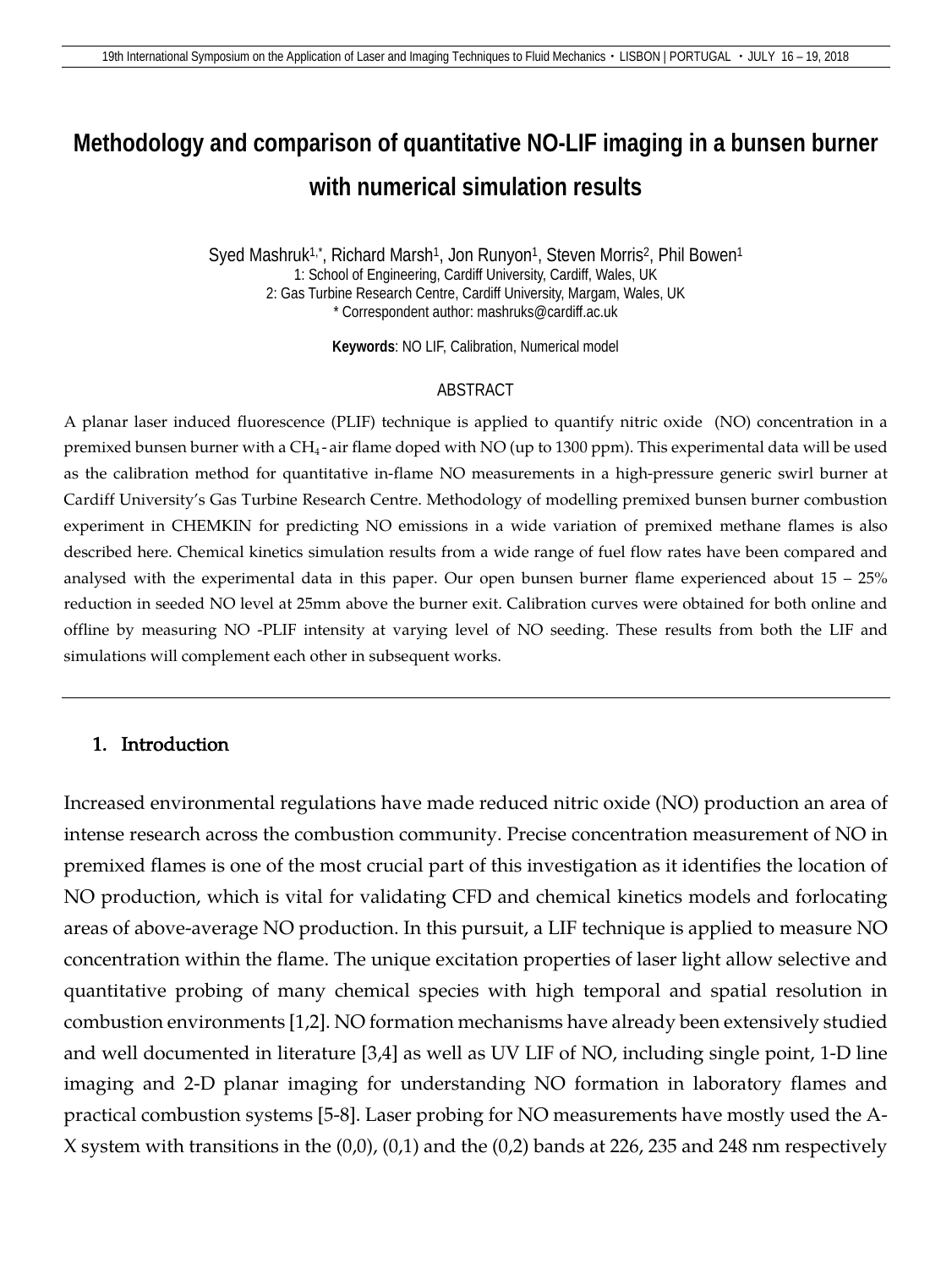and fluorescence signal detected at 232-252 nm  $((0,1)+(0,2)$  detection), 217-232 nm  $((0,0)$  detection) and 220-240 nm ((0,0)+(0,1) detection) respectively [9-11]. Additionally, some measurements have been taken in the D-X (0,1) band at 193 nm [12] but this band often experiences transmission problems in hot combustion environment. To quantify NO concentrations in the flame from the LIF measurement, the temperature distribution in the flame needs to be accounted for as NO is highly dependent on temperature. This paper aims to describe a qualitative NO measurement process as well as a NO calibration method in an open bunsen burner flame with varying NO seeding level up to 1300 ppm and addresses the difficulties encountered along the way.

#### 2. Experimental Apparatus

Laminar, premixed methane/air flames with lean equivalence ratios ( $\Phi$  = 0.68 to  $\Phi$  = 0.87) and rich equivalence ratios ( $\Phi = 1.28$  to  $\Phi = 1.4$ ) were stabilized in 15 mm and 25 mm Bunsen burners, respectively, at atmospheric temperature and pressure. NO diluted in nitrogen (1% NO) was blended as a premixed reactant to yield inlet NO concentrations up to 1300 ppm. Constant gas flows were provided by mass-flow controllers (Bronkhorst, three flow controllers for air, methane and NO $\mid$   $\mid$   $N_2$ , all zero calibrated prior to use). Laser energy density was kept well below 7.5  $MW/cm<sup>2</sup> [8]$  to stay in the linear regime of the NO LIF signal. Fig. 1 depicts the schematic of the NO PLIF experimental setup. The laser induced fluorescence of NO molecule was achieved by tuning the dye laser to 226.03 nm. This wavelength was chosen due to the negligible hot- $O<sub>2</sub>$ interference at atmospheric pressures and maximum signal strength per molecule of NO over a range of temperatures [11]. This excitation wavelength was generated by employing the second harmonic (λ = 532 nm) of a Spectra Physics GCR 170-10 Nd:YAG laser operating at 10 Hz, to pump a Quantel TDL-90-NBP2-UVM3 dye laser. The Nd:YAG laser has a pulse duration of 7-10 ns at 532 nm and resulting linewidth of the TDL-90 dye laser at 560 nm is ±0.005 nm. The pump beam was directed through a series of optical paths in the dye laser, on to the dye cell which was circulated with Pyromethene 597 dye solution. This dye solution has a fundamental frequency of 573 nm when pumped by the 532 nm output from the Nd:YAG laser. Through the use of a diffraction grating (2400 lines/mm), the fundamental frequency was shifted in the dye laser using a remote control with resolution of 0.001 nm. The fundamental frequency  $(\lambda_s)$  was then directed through a frequency-doubling crystal, this frequency doubled beam is then mixed with the residual 1064 nm IR  $(\lambda_p)$  from Nd:YAG laser through a mixing crystal and a Pellin-Broca prism for separation of the desired UV wavelength to excite NO molecules. This mixing after doubling process yields a dye laser output wavelength  $(\lambda_{\text{output}})$  given in Eq. 1: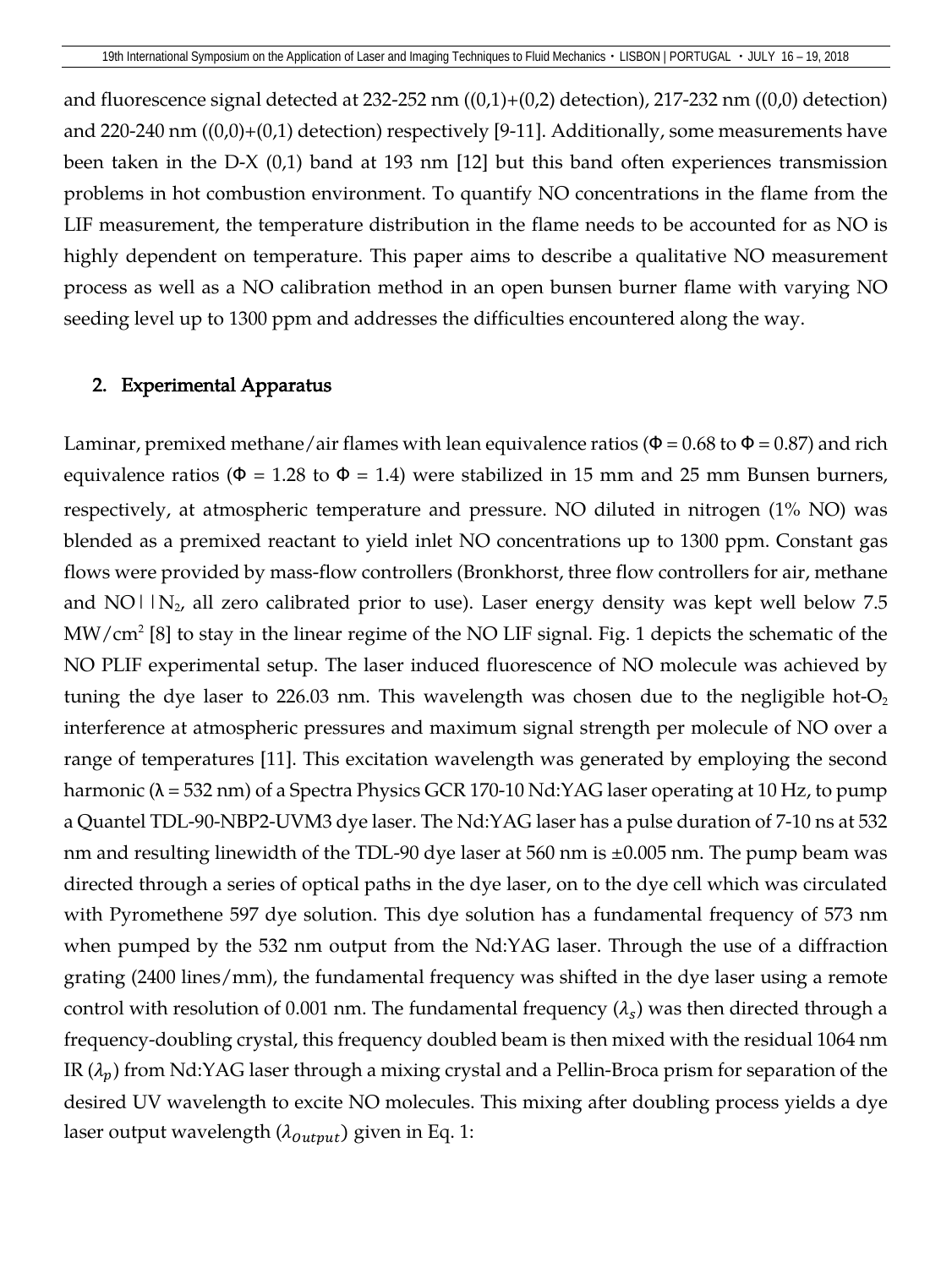$$
\lambda_{Output} = \left(\frac{1}{\lambda_p} + \frac{1}{\lambda_s}\right)^{-1} \tag{1}
$$

The Nd:YAG laser produces pulse energies at 532 nm of  $\sim$ 450 mJ/pulse and the dye laser output wavelength of 226.03 nm has a peak energy of ~4 mJ/pulse. The dye laser output beam was then directed through a set of sheet-forming optics to provide a laser sheet approximately 25 mm



Fig. 1 Schematic of experimental setup for NO LIF measurement.

in width and 2-3 mm thick. The laser sheet was directed along the burner exit nozzle centerline, with varying elevation above the burner exit. For the 25 mm Bunsen burner horizontal orientation, the sheet was horizontal and for the 25 mm burner vertical orientation, the sheet was vertical cutting the flame near the burner exit and for the 15 mm Bunsen burner, the sheet was vertical cutting the flame about 20 mm above the burner exit. A 30R/70T UV plate beamsplitter (Model # 65-922, Edmund Optics) was used to split the laser beam prior to entering the sheet optics and measure respective relative laser energy per pulse to allow for image correction. The resulting fluorescence signal was captured 90° to the laser sheet, through the use of a CCD camera (Dantec HiSense Mk II, 1.3 megapixel resolution) coupled with an image intensifier (Hamamatsu C9546- C03L), 78 mm focal length UV lens (Pentax C91698, f/3.8), and narrow bandpass filters. Image intensifier gate was opened for 100 ns for PLIF measurements and 400 µs for OH chemiluminescence measurements. Image intensifier gain was kept constant at 999 for all PLIF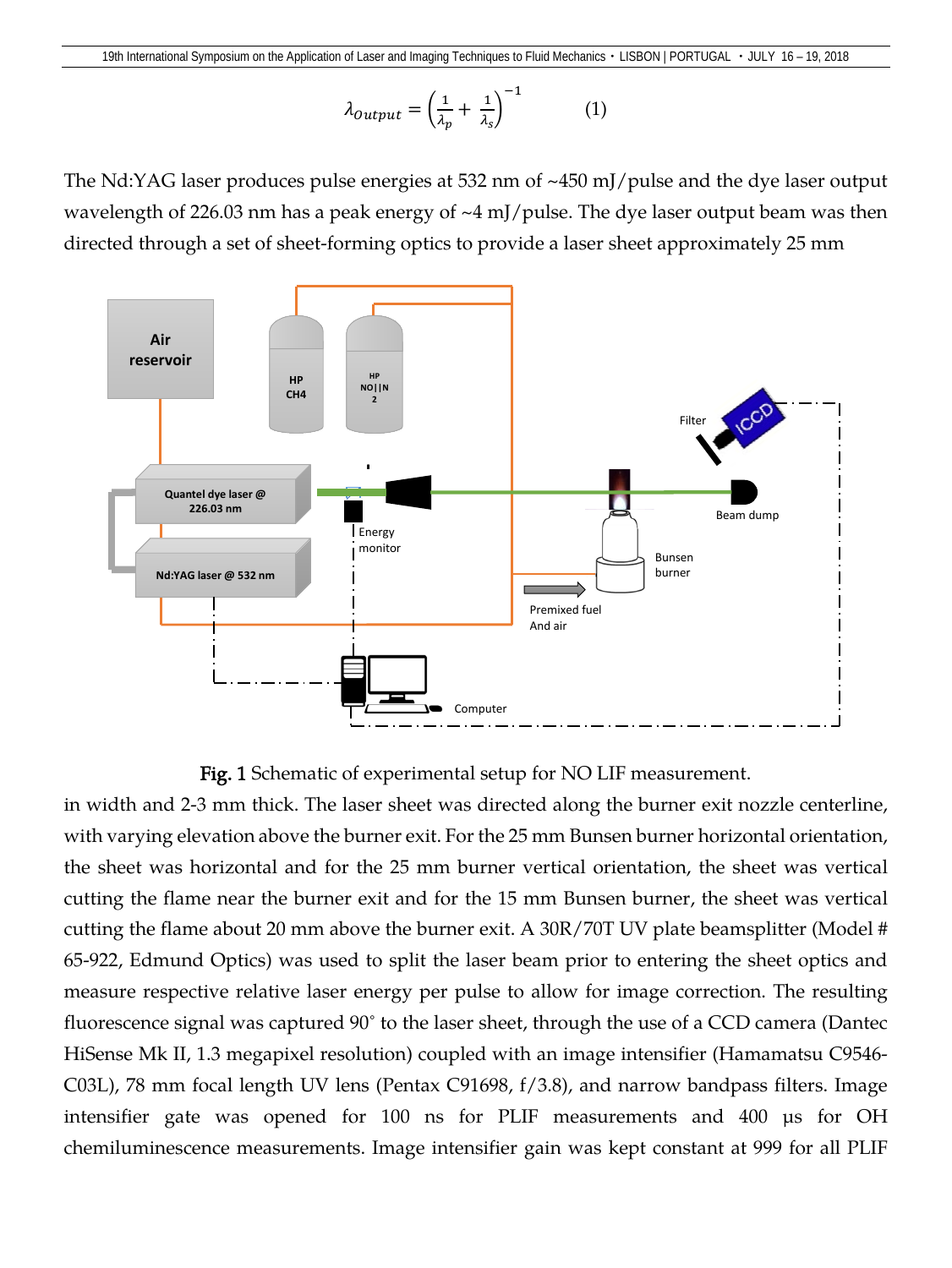measurements and at 800 for all chemiluminescence measurements. Two different filter sets were used for qualitative imaging (300 nm shortpass filter, Asahi Spectra Model # ZUS0300 and UG5, Edmund Optics Model # 84-898) and quantitative NO calibration (248 nm bandpass filter with FWHM of 20 nm, Dantec Dynamics and UG5, Edmund Optics). The acquisition period of the ICCD was synchronized with the fluorescence event by providing an appropriate delay with respect to the start of trigger to the Q-switch of the Nd:YAG laser. The fluorescence signal was averaged using 500 laser shots for qualitative and quantitative NO PLIF. The hot  $O_2$  fluorescence interference and background signal were corrected for in the NO fluorescence measurements by tuning the dye laser to an off-line wavelength of 225.94 nm and capturing 200 images. The background signals with the flame were recorded after measuring the NO fluorescence events. True NO PLIF signal was then obtained by subtracting the averaged off-line signal from the averaged on-line signal.

The OH\* chemiluminescence system was based on the CCD camera and high-speed gated image intensifier as mentioned above with a OH<sup>\*</sup> filter (315 nm bandpass filter with FWHM of 15 nm, Dantec Dynamics) for wavelength filtering of OH\* species chemiluminescence emission. The ICCD was placed at a 90º angle to the direction of flow.

### 3. Qualitative NO measurement

Qualitative NO PLIF measurements were first made with a 25 mm diameter Bunsen burner placed horizontally in the Gas Turbine Research Centre's High Pressure Optical Chamber (HPOC) [20] as shown in Fig. 2. The flame was asymmetric in this orientation and buoyancy effects were apparent in the flame. However, good evidence of NO production in the flame can be seen in Fig. 3. The laser sheet was traversed along the flame, cutting the flame in the center line of nozzle and NO fluorescence was averaged over 500 shots for this image. As expected, there is limited NO production in the central cold zone, with NO mainly produced in the surrounding hot flame zone due to thermal and prompt NO.



Fig. 2 25 mm Bunsen burner horizontal set-up, as installed (a) and with  $CH_4$ -air flame (b).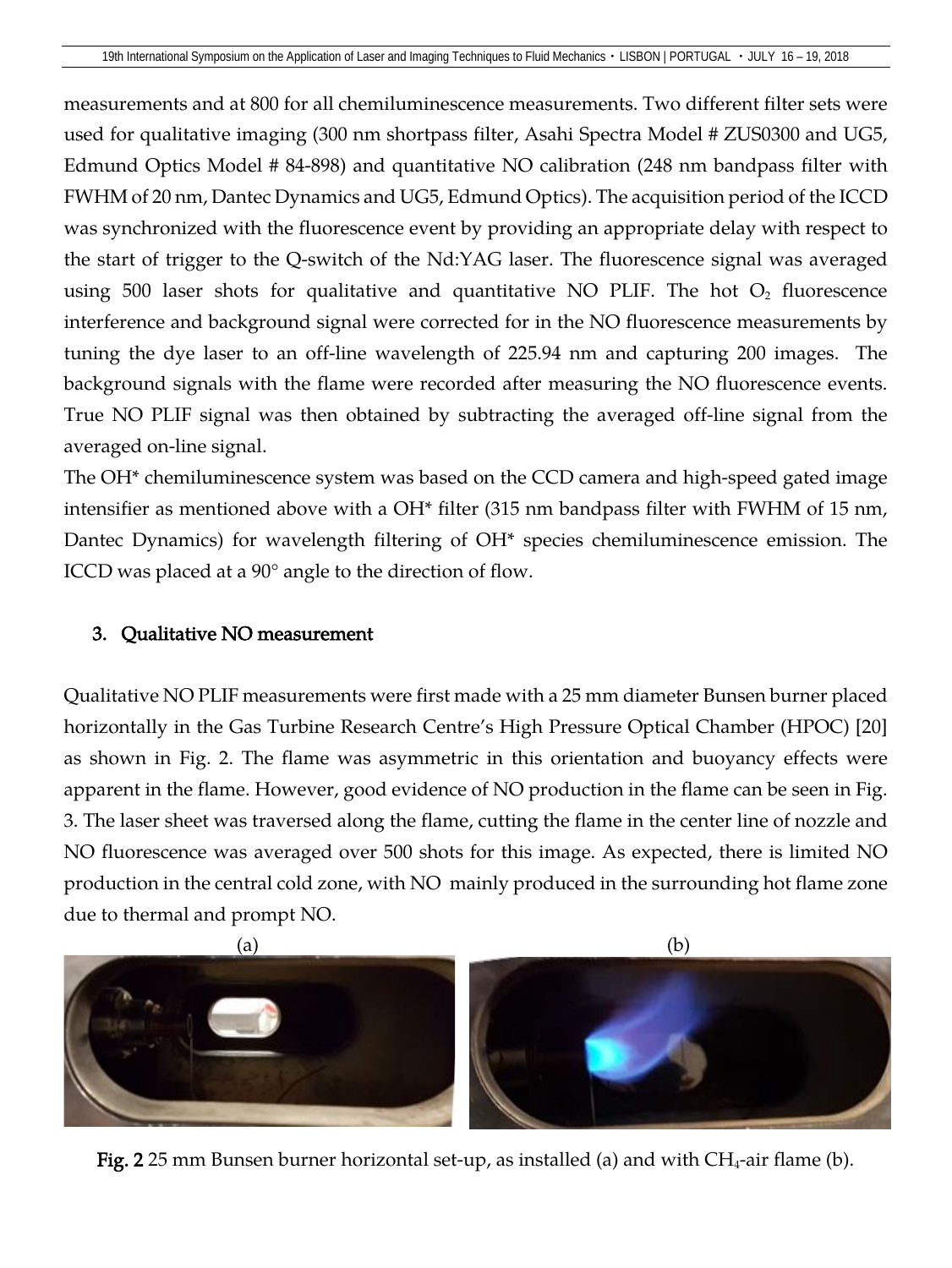

Fig. 3 In-flame NO-LIF signal without NO seeding (ER – 0.88; 2.28 kW). Flow is from left to right.

The burner was then installed vertically outside the HPOC and operated between equivalence ratios of 1.4 and 1.28. This change in equivalence ratio from  $\Phi = 1.4$  to  $\Phi = 1.28$  was achieved by increasing air flow at constant fuel flow. Thus, as ER is decreased, the flame burning velocity increases and gas velocity decreases. In Fig.4, qualitative NO-LIF measurements from ER 1.4 – 1.28 (a-d) corresponds to the OH\* chemiluminescence measurements in Fig. 5 (a-d).



Fig. 4 NO-LIF measurements (a - d) of 25 mm Bunsen burner at varying ER and thermal power. Flow is from bottom to top.

All the images of both Fig. 4 and Fig. 5 are normalized to their respective  $1<sup>st</sup>$  image (a – EQ 1.4). The flame stabilizes closer to the nozzle and heat release zones are getting stronger between 10 –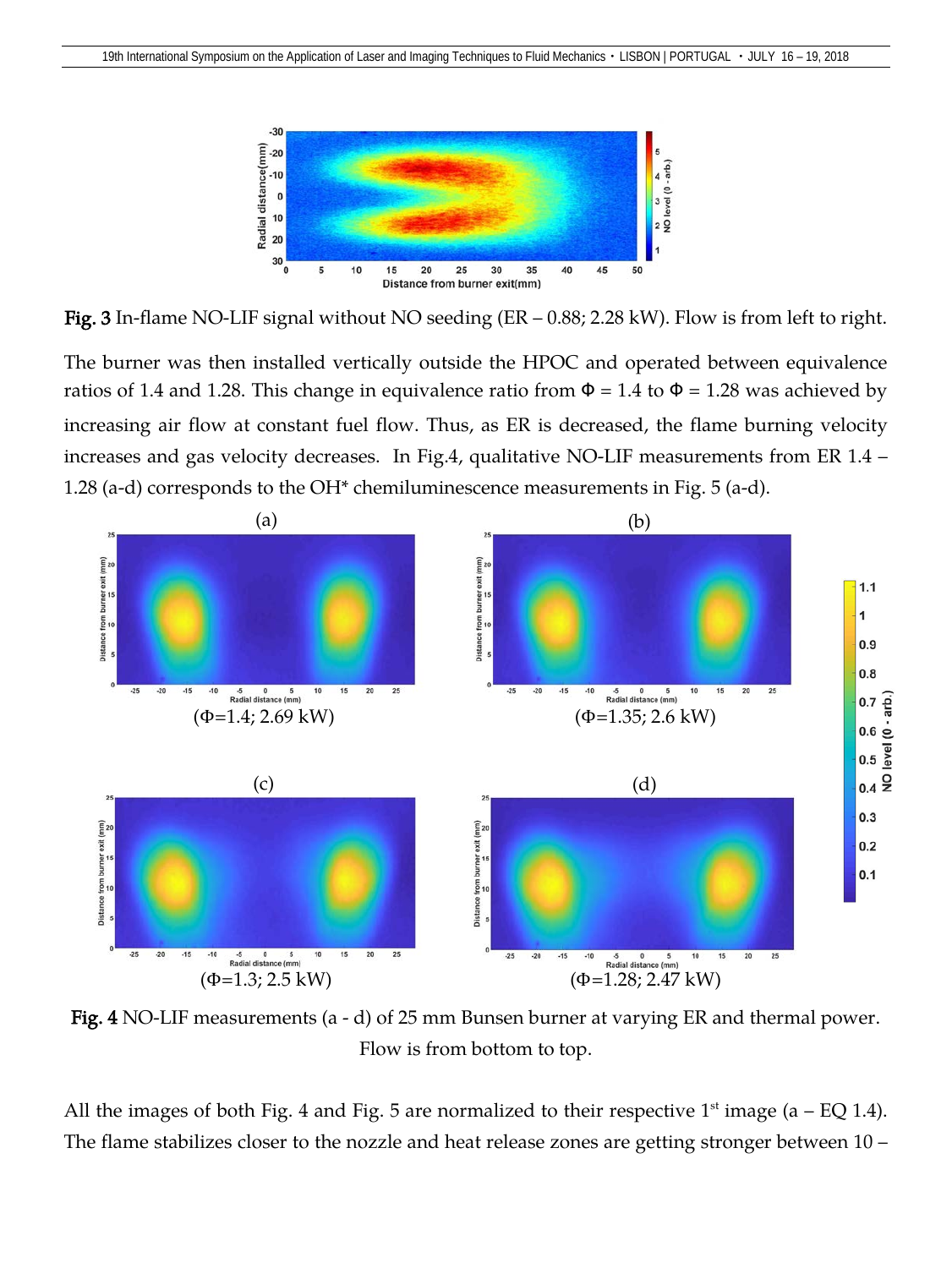20 mm from burner exit as evident by the OH\* chemiluminescence in Fig. 5, more thermal and prompt NO is forming within the hot zone as can be seen in Fig. 4. Thus, validating our qualitative NO measurement. However, beyond 20 mm from burner exit, even though the heat release zone is getting stronger, NO is diffused in the atmosphere.



**Fig. 5 OH**<sup>\*</sup> chemiluminescence measurement (a - d) at varying ER and thermal power. Flow is from bottom to top.

#### 4. NO Calibration

For two-dimensional LIF diagnostics, calibrating semiquantitative data by using a known concentration of the molecule under study is advantageous as all effects of detection efficiency (e.g. filter transmission) and collisional quenching are accounted for. However, a source of hot NO must be provided for calibration when NO is excited from the second vibrational level [8].

Doping NO in the premixed reactants calibration requires consideration of the interaction between dopant and flame chemistry. Several experiments have investigated the interactions between NO and different flame types [16, 17, 18]. According to Cattolica et al. [17], linear correlation between NO LIF signal and NO concentration remained valid, even after converting 40% NO in flame while doping very high level of NO (4000-8000 ppm) in lean hydrogen/air flames. Reisel and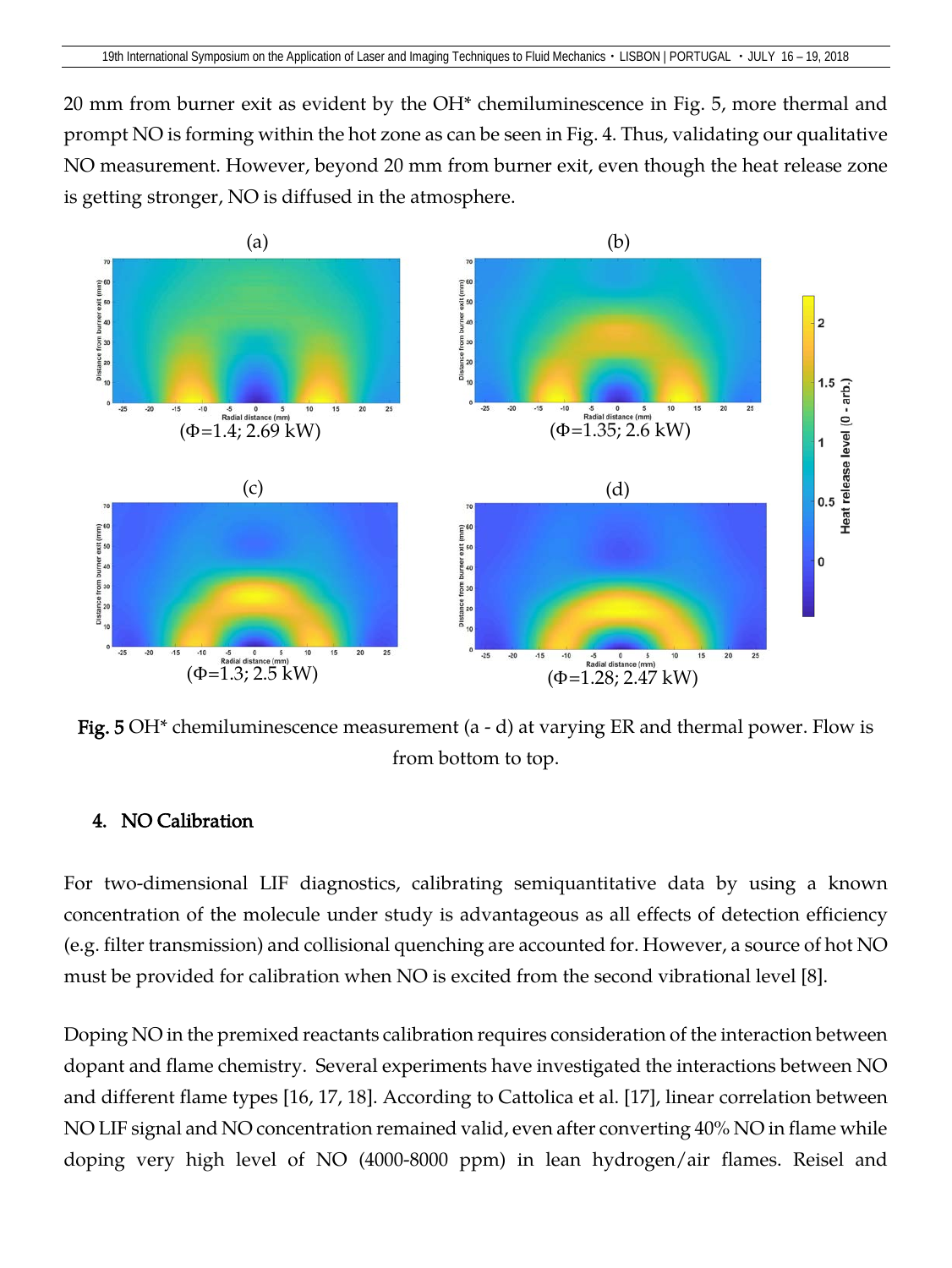Laurendeau [18] predicted 5% NO concentration reductions in ethene/air lean flames ( $\Phi$  = 0.9) in simulation calculations. Flame development and temperatures can also be affected if NO dopant levels are too high Schulz et al. [16] reported that, in a spark-ignition engine fueled with propane/air, only 10% NO was converted in a lean flame ( $\Phi$  = 0.9) compared to 40% reduction of NO in fuel-rich conditions ( $\Phi = 1.25$ ) at dopant levels of 1000 ppm. In the same experiment no changes in engine performance were found at NO dopant levels of up to 1500 ppm.

| Seeded<br>NO(ppm) | CH <sub>4</sub><br>mass | Air mass<br>flow $(g/s)$ | Equivalence<br>ratio $(\Phi)$ | $NO-N2$<br>mass flow | Temperature<br>(K) | NO<br>reading | NO lost<br>in flame |
|-------------------|-------------------------|--------------------------|-------------------------------|----------------------|--------------------|---------------|---------------------|
|                   | flow                    |                          |                               | (g/s)                |                    | (ppm)         | (%)                 |
|                   | (g/s)                   |                          |                               |                      |                    |               |                     |
| 1300              | 0.0079                  | 0.15                     | 0.91                          | 0.0237               | 1059               | 1180          | 9.23%               |
| 1000              | 0.0079                  | 0.15                     | 0.91                          | 0.0177               | 1062               | 836           | 16.4%               |
| 800               | 0.0079                  | 0.15                     | 0.91                          | 0.0138               | 1067               | 653           | 18.4%               |
| 700               | 0.0078                  | 0.15                     | 0.89                          | 0.0120               | 1033               | 588           | $16.0\%$            |
| 600               | 0.0078                  | 0.15                     | 0.89                          | 0.0101               | 1051               | 507           | 15.5%               |
| 500               | 0.0069                  | 0.15                     | 0.79                          | 0.0083               | 1013               | 404           | 19.2%               |
| 400               | 0.0065                  | 0.15                     | 0.75                          | 0.0065               | 1025               | 298           | 25.5%               |
| 300               | 0.0063                  | 0.16                     | 0.68                          | 0.0051               | 999                | 231           | 23.0%               |
| 200               | 0.0063                  | 0.16                     | 0.68                          | 0.0034               | 979                | 166           | 17.0%               |
| 100               | 0.0063                  | 0.16                     | 0.68                          | 0.0017               | 1015               | 81            | 19.0%               |
| $\boldsymbol{0}$  | 0.0063                  | 0.16                     | 0.68                          | $\boldsymbol{0}$     | 1004               | 11            |                     |

Table. 1 Premixed reactant flow rates, exhaust temperatures, and NO readings for NO dopant level of  $0 - 1300$  ppm.

For the NO calibration experiment, a 15 mm diameter Bunsen burner was used, and lean methane/air flame was stabilized on the burner nozzle by maintaining approximately equal burning and flow velocities as the NO dopant level changes from 0 – 1300 ppm. Table 1 shows the experimental mass flow rates at different dopant level of NO. Temperature and NO concentration were recorded in the post-flame zone (25 mm above the burner exit) with a K-type thermocouple and a Signal Instruments  $4000VM NO<sub>x</sub>$  analyzer. Measurements taken by the NO<sub>x</sub> analyzer were hot/wet and not corrected for exhaust oxygen concentration. As seen in Table 1, up to 25.5% of the doped NO was lost in the flame at 400 ppm seeding. With the NO seeding at 1300 ppm, the NO loss in the flame was the lowest observed in the dataset at 9.2%. While some NO loss through the flame was expected, additional losses can be attributed to atmospheric diffusion as the burner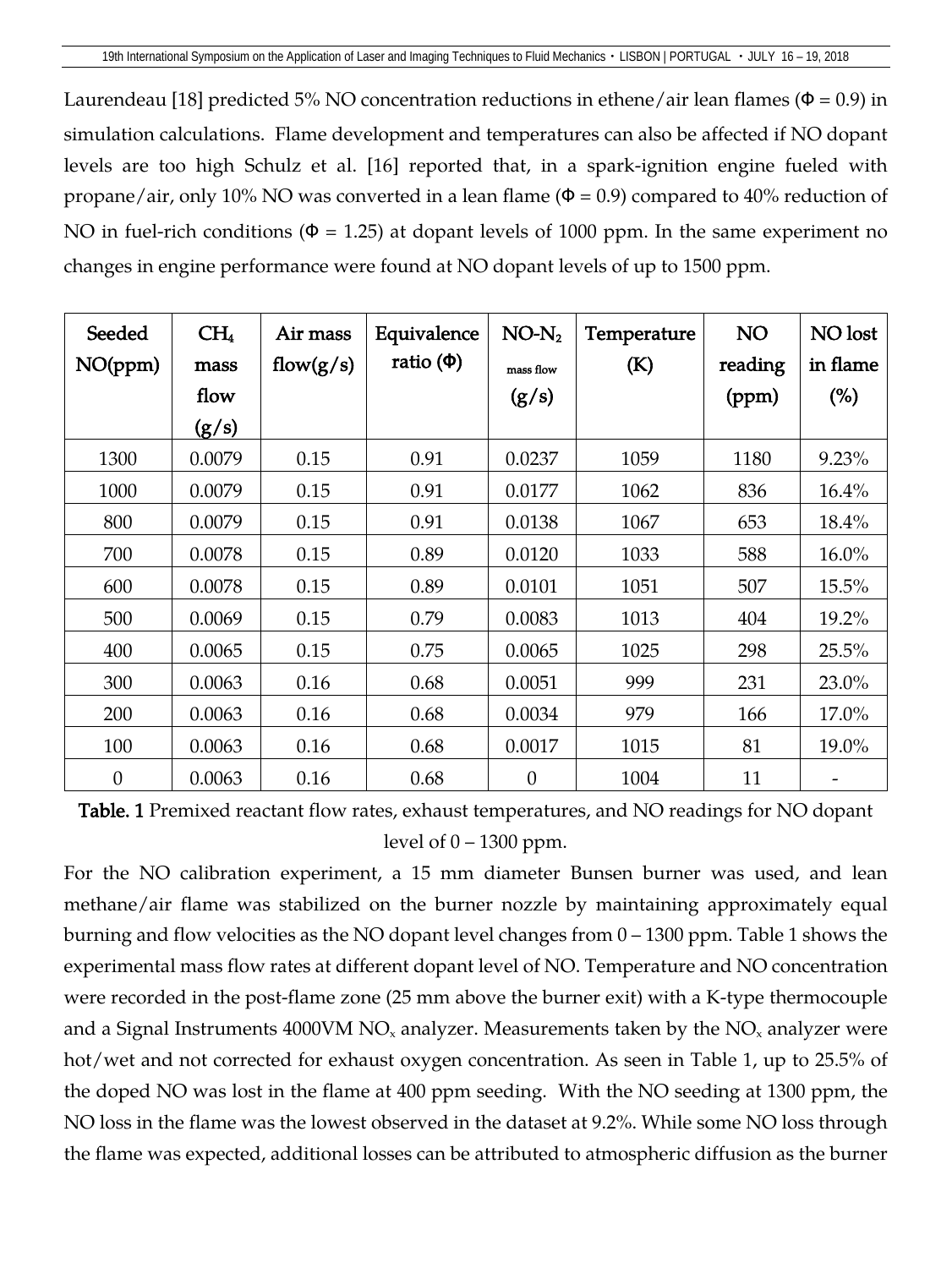was operated unconfined. The burner was operated leaner as the NO seeding levels were being reduced to stabilize the flame. Fig. 6 illustrates the location of the data point taken at 1300 ppm seeding for the calibration curve in terms of (a) OH\* chemiluminescence measurements and (b) NO LIF measurements.





Thomsen et al. [6] proposed a calibration technique to transfer calibration data from atmospheric conditions to high pressure conditions. This technique assumes that the broadband interferences from  $O_2$ ,  $CO_2$  and  $H_2O$  are relatively constant in value over a range of excitation wavelengths. Fig. 7 represents the calibration curves obtained by varying the amount of NO doped into a reference flame. As both the curves meet at the y axis at 0 ppm seeding, the same background signals  $(B<sub>c</sub>)$ occurs at both excitation wavelengths. Then, the on-line (S) and off-line (S') LIF intensities at any point in the doping curve can be written as,

$$
S = Bc + SNo \t (2)
$$
  

$$
S' = Bc + SNo'.
$$
 \t (3)

Similarly, the slopes of the two calibration curves m and m',

$$
S_{NO} = m[NO]
$$
 (4)  
\n
$$
S_{NO'} = m'[NO]
$$
 (5)

where [NO] is the total NO concentration, doped plus undoped, in the flame. A factor  $g$  can be derived such that,

$$
g = \frac{s_{NO'}}{s_{NO}} = \frac{m'}{m}.
$$
 (6)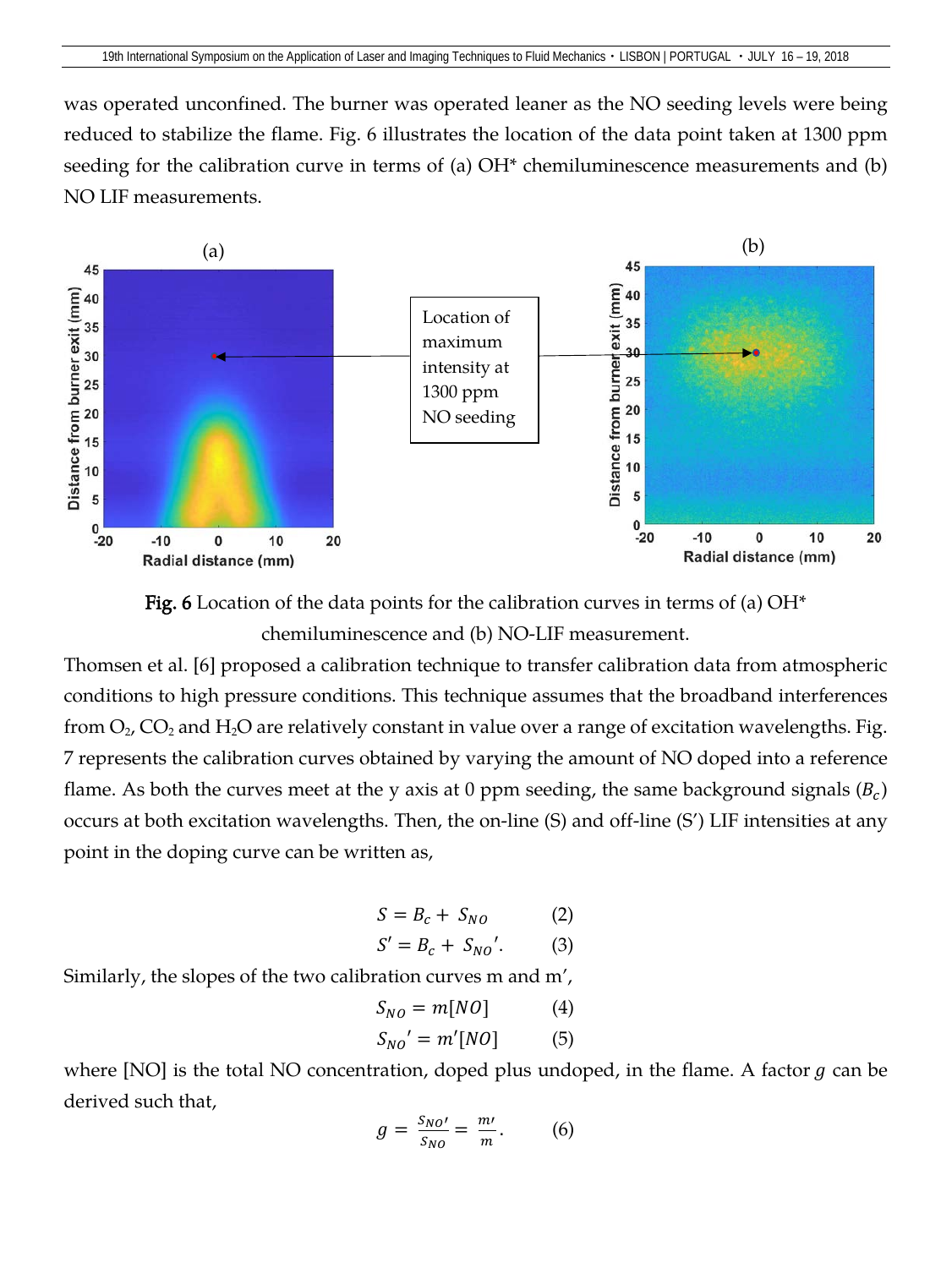From Eq. (2) and (3), the LIF signal for the undoped condition in generic flames can be derived as,

$$
S_{NO_{u}} = S_{u} - S'_{u} + S_{NO_{u}}' \quad (7)
$$

where  $S_u$  and  $S_u'$  are signal of on-line and off-line in undoped condition respectively. Now, using the definition of  $g$ ,

$$
S_{NO_{u}} = S_{u} - S'_{u} + g S_{NO_{u}}.
$$
 (8)



Fig. 7 NO LIF calibration curve for 15 mm Bunsen burner with CH4-air at atmospheric temperature and pressure.

Finally, solving for  $S_{NO_u}$  and  $B_c$  in terms of  $g$ ,

$$
S_{NO_{\mathcal{U}}} = \frac{(S_{\mathcal{U}} - S_{\mathcal{U}}')}{(1 - g)}, \tag{9}
$$

$$
B_c = \frac{(S_{u'} - gS_{u})}{(1 - g)}.
$$
 (10)

According to Ravikrishna et al. [19], the NO concentration in ppm relative to the calibration flame temperature can be expressed as,

$$
N_{ppm,RT} = C_b S_{NO_u}.
$$
 (11)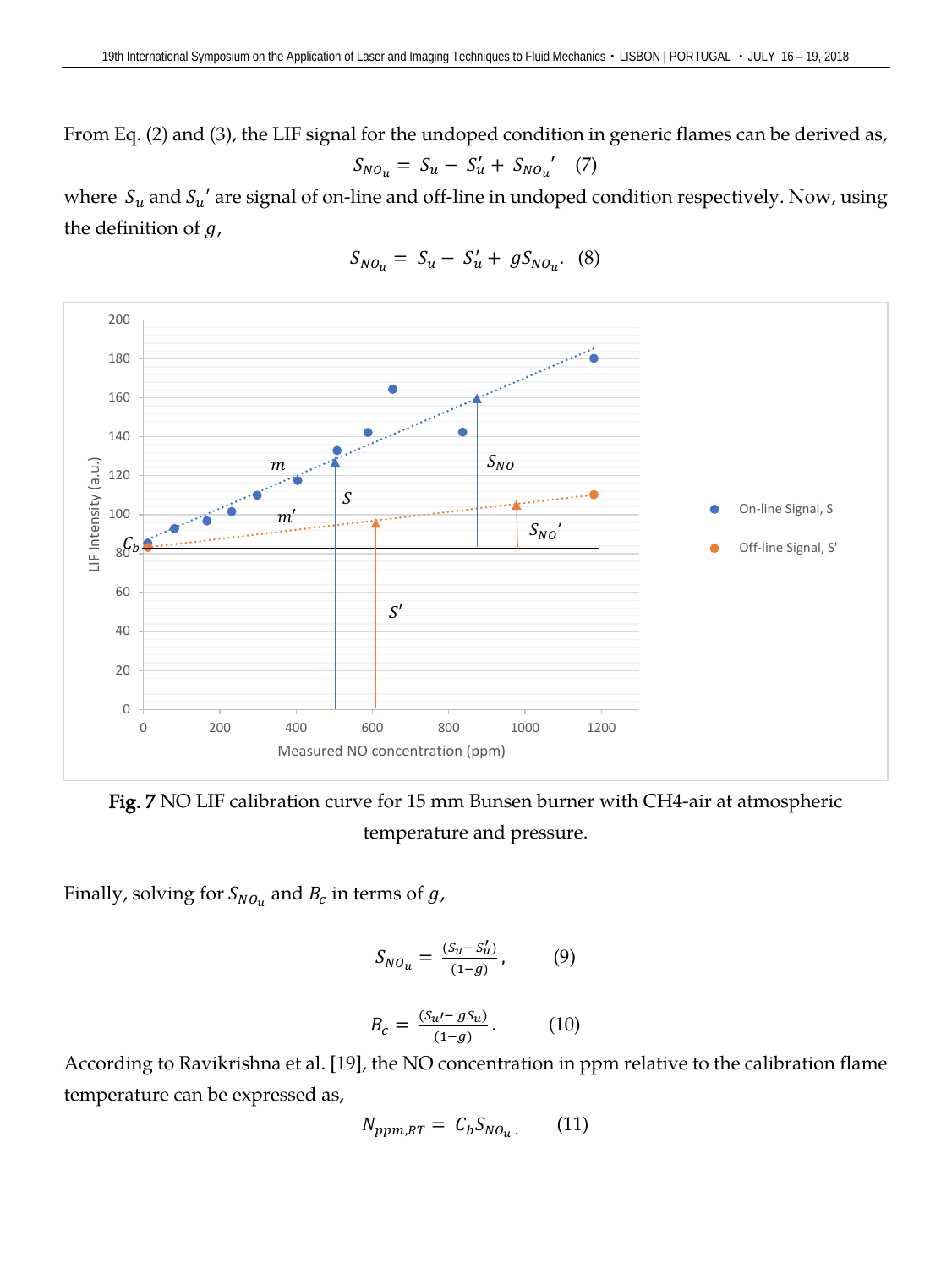Where  $C_b$  is the gradient of the calibration curve. The [NO] in absolute ppm can then be expressed as,

$$
N_{ppm,abs} = \left(\frac{r}{T_C}\right) \left(\frac{\gamma_C}{\gamma}\right) \left(\frac{P_C}{P}\right) \left(\frac{I_0}{I_{0,C}}\right) N_{ppm,RT}, \qquad (12)
$$

where T is the local flame temperature, P is the local flame pressure,  $\gamma$  is the cumulative correction factor for the effects of collisional quenching, Boltzmann fraction distribution and laser line/absorption line overlap fraction and  $I_0$  is the laser irradiance. The subscript 'C' refers to the quantities in the calibration flame. The cumulative correction factor is obtained using LIFSim tool [13], where temperature, pressure, major species concentrations, excitation wavelengths amongst others are provided as input.

All the raw images are corrected for any non-uniform energy distribution of the laser sheet by using an averaged LIF image of the burner seeded with NO. The images are then corrected for attenuation of the excitation laser light and fluorescence signal, which is dominated by absorption from hot  $CO<sub>2</sub>$  with a small contribution from hot H<sub>2</sub>O. Attenuation of the laser light and fluorescence signal are corrected on a pixel-by-pixel basis using Beer-Lambert's Law and absorption coefficients known from shock tube measurements [15] and simple consideration of the geometry. These corrections require some knowledge of the local temperature because the  $CO<sub>2</sub>$ and  $H_2O$  absorption coefficients are temperature dependent and the  $CO_2$  and  $H_2O$  number densities are obtained using an assumption of thermal equilibrium in the post-flame gas. Temperature information is also needed to correct for the temperature variation of the NO-LIF signal via the temperature dependence of the laser-excited ground state population, the spectral overlap between the laser-spectral profile and NO absorption spectrum and the fluorescence yield. Thus, NO LIF multi-line thermometry is to be considered in future work for in-flame temperature measurement.

#### 5. Numerical Simulation

The 15 mm Bunsen burner was modelled in CHEMKIN environment as per Fig. 6. Perfectly Stirred Reactors (PSR) were used to model the mixing zone and flame zone and a Plug Flow Reactor (PFR) was used to model the post-flame zone. Two different studies were conducted using GRI-MECH 3.0 [21] mechanism with this model to predict the NO in post-flame zone.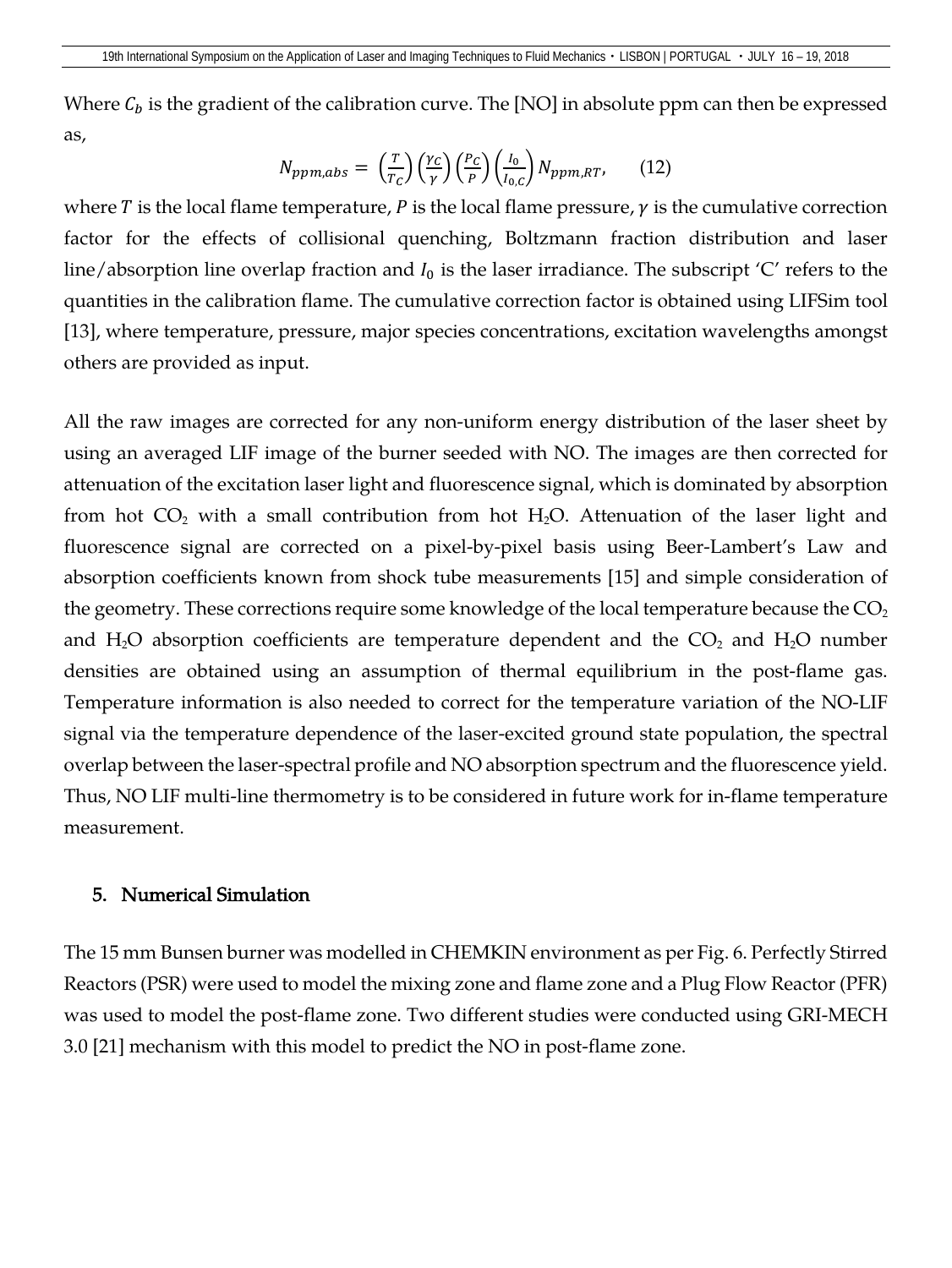

Fig. 8 Simple chemical reactor network model of the 15 mm Bunsen burner in CHEMKIN

In the first study (Fig. 9), the burner was simulated using the maximum heat loss at each condition. As mentioned before, all the NO measurements were taken at 25 mm above the burner exit, however, as NO seeding was reduced from 1300 ppm to 100 ppm, the flame height was reduced as the flame could only be stabilized with the reduced NO flow by reducing the fuel flow. Thus, more heat loss is expected at the reference height as the NO seeding was reduced. Thus, the model predicts lower NO reading at high seeding levels as at these points, the reference height was not sufficient for maximum heat loss to occur. Similarly, as NO seeding concentrations decreased, the model better predicts the measurements.



Fig. 9 Comparison of predicted NO with maximum heat loss with actual NO reading.

At 600 ppm, the model predicts the NO reading correctly. However, below 600 ppm, the simulation slightly overpredicts the actual reading. As the flame was getting leaner due to the reduction of fuel with decreased NO seeding, the flame stabilized nearer the burner exit. Thus, the areas of maximum heat release zone were compacted, forming thermal NO in the flame, causing the model to slightly over-predict than the gas analyzer reading.

For the second study (Fig. 10), the modelled heat loss was modified for the 1300 ppm case to match the actual NO reading and the heat loss was then modified as a function of adiabatic flame temperature for the subsequent points. Good agreements were found between the actual and predicted reading in this study.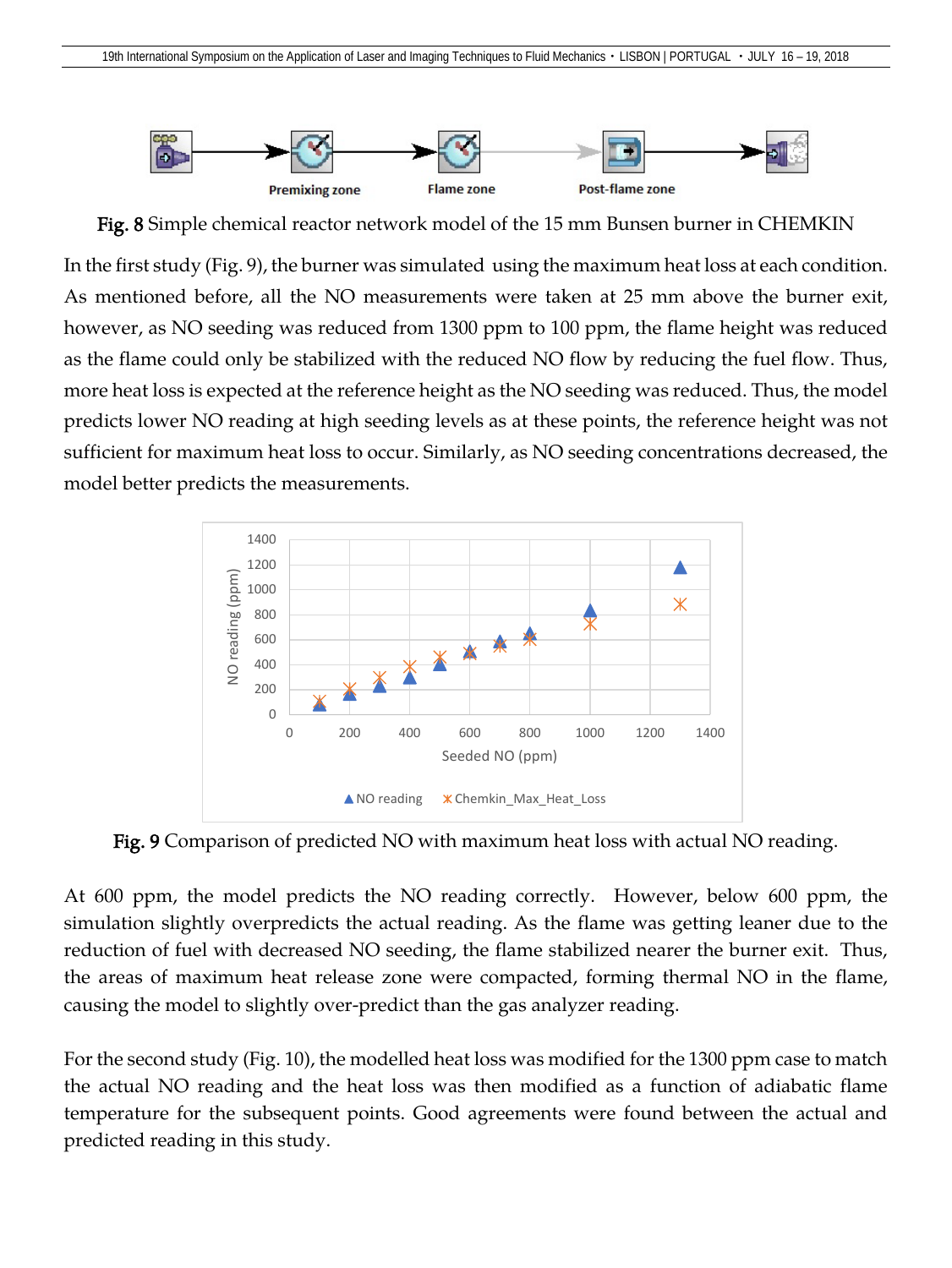

Fig. 10 Comparison of predicted NO with calibrated heat loss with actual NO reading.

#### 6. Conclusions

Qualitative NO PLIF was done with the 25 mm bunsen burner and good relationship was found between increasing heat release level and NO formation. A NO LIF calibration procedure in premixd laminar methane/air Bunsen flames was described in detail in this paper. Linear relationship was found between the maximum intensity value and varrying NO seeding level after applying all the necessery corrections implied. The calibrating technique was implemented to achieve fully quantitative NO concentration values from LIF measurements. Transportability and implementation of the experimental calibration data in a high pressure environment was also mentioned. Care must be taken to be in the linear fluorescence regime while calibrating, otherwise the measurement will not necesserely reflect the actual NO concentraion in the flame as the laser energy will be saturated. Two different numerical simulation studies were compared with the actual NO reading for comparison, with heat loss modelling identified as a key contributing factor in post-flame NO prediction. This study will support future experimentation at the Gas Turbine Research Centre to quantify NO formation in high-pressure swirling flames.

#### 7. Acknowledgements

This work was supported by funding from the UK Engineering and Physical Sciences Research Council through the Flexible and Efficient Power Plant: Flex-E-Plant project (EP/K021095/1). Authors gratefully appreciate valuable sugeestions from Prof. Christof Schulz and Dr. Amrit Sahu.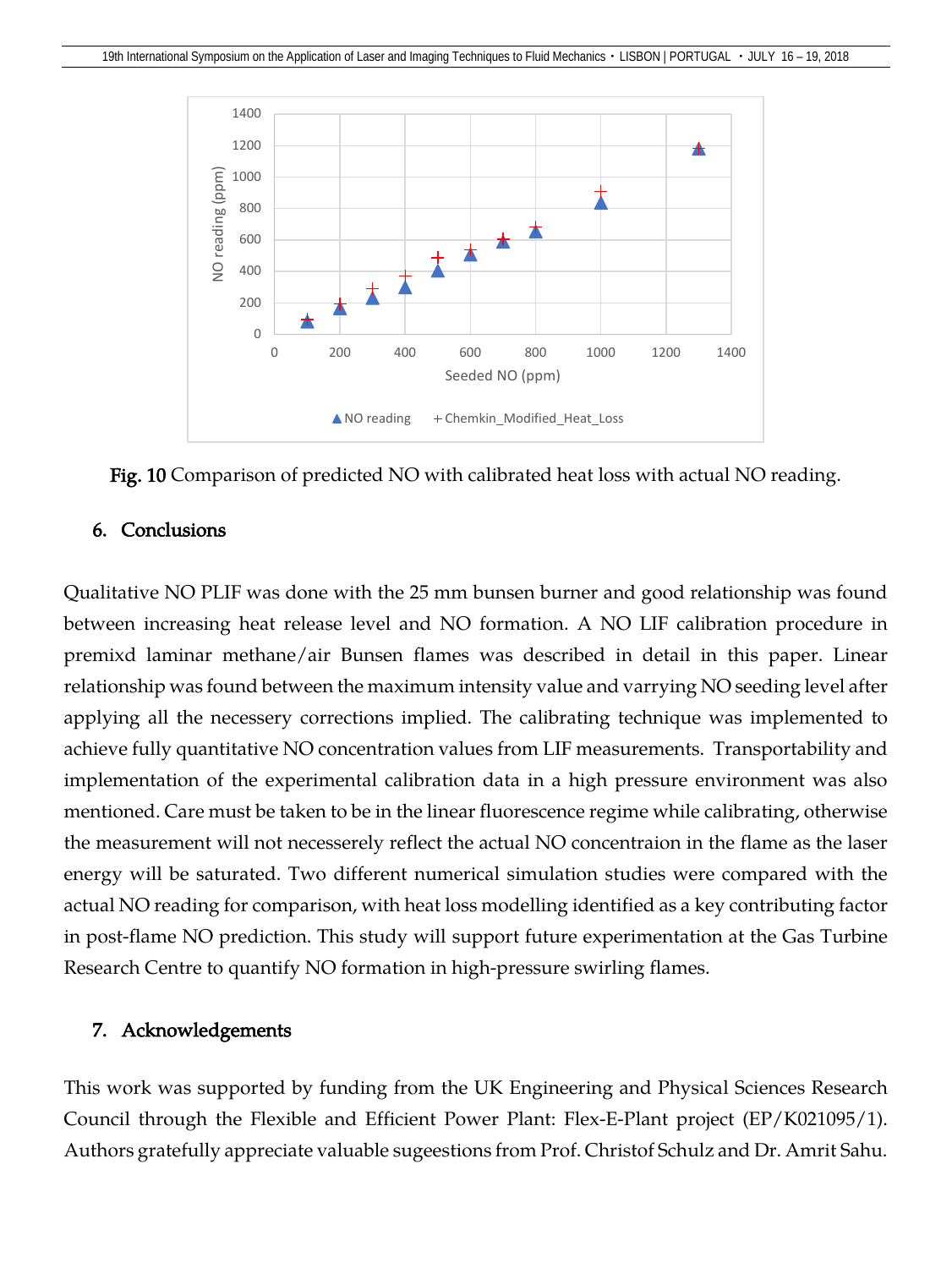Dr. Burak Gokepte, Mr. Jack Thomas and Mr. Terry Treherne are thankfully acknowledged for their support in construction, installation, and maintenance of the associated experimental equipment.

## 8. References

[1] Eckbreth AC (1996) Laser diagnostics for combustion temperature and species. Gordon and Breach, Amsterdam.

[2] Wolfrum J (1998) Lasers in combustion: From basic theory to practical devices Symposium (International) on Combustion 27:1-41.

[3] Bowman CT (2000) Pollutants from Combustion, Kluwer Academic Publishers, The Netherlands.

[4] Warnatz J, Maas U, Dibble RW (1997) Combustion, Springer, Berlin-Heidelberg-New York.

[5] Lee T, Jeffries JB, Hanson RK (2007) Experimental evaluation of strategies for quantitative laserinduced-fluorescence imaging of nitric oxide in high-pressure flames (1-60bar). Proc. Combust. Inst. 31:757-764.

[6] Thomsen DD, Kuligowski FF, Laurendeau NM (1997) Background corrections for laserinduced-fluorescence measurements of nitric oxide in lean, high-pressure, premixed methane flames. Applied Optics 36:3244-3252.

[7] Sahu AB, Ravikrishna RV (2016) Quantitative LIF measurements and kinetics assessment of NO formation in  $H_2$ /CO syngas-air counterflow diffusion flames. Combustion and Flame 173:208-228.

[8] Schulz C, Sick V, Meier UE, Heinze J, Stricker W (1999) Quantification of NO A-X(0,2) laserinduced-fluorescence: investigation of calibration and collisional influences in high-pressure flames. Applied Optics 38:1434-1443.

[9] Dec JE, Canaan RE (1998) PLIF imaging of NO formation in a DI diesel engine1. SAE Tech. Paper Series 980147.

[10] Jamette P, Desgroux P, Ricordeau V, Deschamps B (2001) Laser induced fluorescence detection of NO in the combustion chamber of an optical GDI engine with A-X(0,1) excitation. SAE Tech. Paper Series 2001-01-1926.

[11] Bessler WG, Schulz C, Lee T, Jeffries JB, Hanson RK (2002) Strategies for laser-induced fluorescence detection of nitric oxide in high-pressure flames. I. A-X excitation. Applied Optics 41:3547-3557.